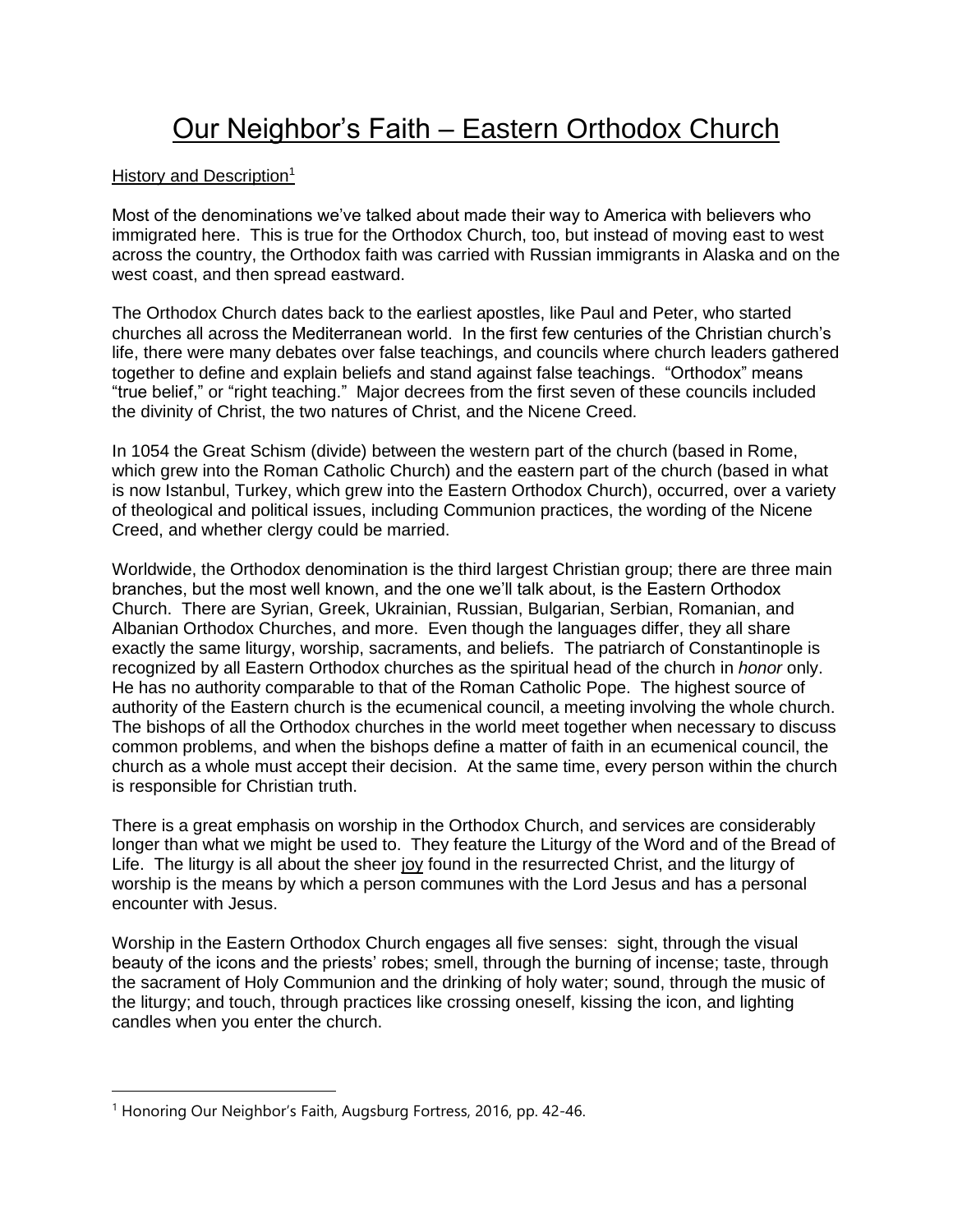The Orthodox Church celebrates seven sacraments, called *mysterion* (= mysteries). The Orthodox Church is very comfortable with mystery, and celebrates it, and no attempt is made to define what is indefinable in God. The seven mysteries are ways through which God brings grace and love to us. The seven mysteries are: Communion (the true presence of Christ administered by the priest by a spoon from a cup with bread and wine mixed together); Baptism (infants, full immersion); Confirmation (immediately after baptism, able to receive Communion); Confession (priest and penitent both facing forward as God is judge); Holy Unction (for anyone who is sick); Holy Orders (becoming a priest or other type of formal leader in the church); and Matrimony.

Icons are very prominent in Orthodox churches. An icon is a religious painting of Jesus or a saint. They are like "prayers, hymns, and sermons in form and color, a visual gospel."

The Communion of Saints is also important: the saints on earth communing with the saints in heaven. During worship folks are constantly reminded that they are members of a great body: living saints who never have to feel alone when they pray. These saints express their salvation in responding to social concerns, Christians acting as servants to all people for Christ's sake.

Tradition is very important, but not in the sense of being stuck in the past; tradition is all that the Holy Spirit has taught and continues to teach. One important piece of tradition is the Nicene Creed. The Bible is the supreme expression of God's revelation to humans. The Bible and tradition are the two main sources of faith.

Other characteristics of Orthodox churches include the A*ntidoron*, a piece of bread given out at the end of the liturgy to worshipers to take with them as an expression of fellowship and love; the fact that some Orthodox churches celebrate Christmas on January  $7<sup>th</sup>$  (still on the Julian calendar); and the fact that some Orthodox churches celebrate Easter a week or two later.

Statistics: As of 2010, the Eastern Orthodox Churches in America had approximately 779,704 members and 1,882 congregations. (For comparison, the ELCA was at 4,181,219 and 9,846.)

## Experience

To see a good example of an "iconostasis," or wall of icons, check out this website: www.christthesaviourhbg.org/icons.

You can also check out our old friends from St. Andrews Orthodox Church in Ashland (Three Priests in a bar) - https://www.firstcalled.org/ – or St. Seraphim of Sarov Orthodox Church in Glen Allen - https://stseraphimofsarov.org/\_index.php. For fun, you can also check out this fun Epiphany tradition of the Greek Orthodox community in Tarpon Springs, FL: https://www.tampabay.com/life-culture/entertainment/things-to-do/2021/12/30/tarpon-springsepiphany-in-2022-to-open-again-to-public/.

You can also check out https://www.elca.org/Faith/Ecumenical-and-Inter-Religious-Relations/Bilateral and scroll down for information on the dialogue between the ELCA and the Orthodox Church.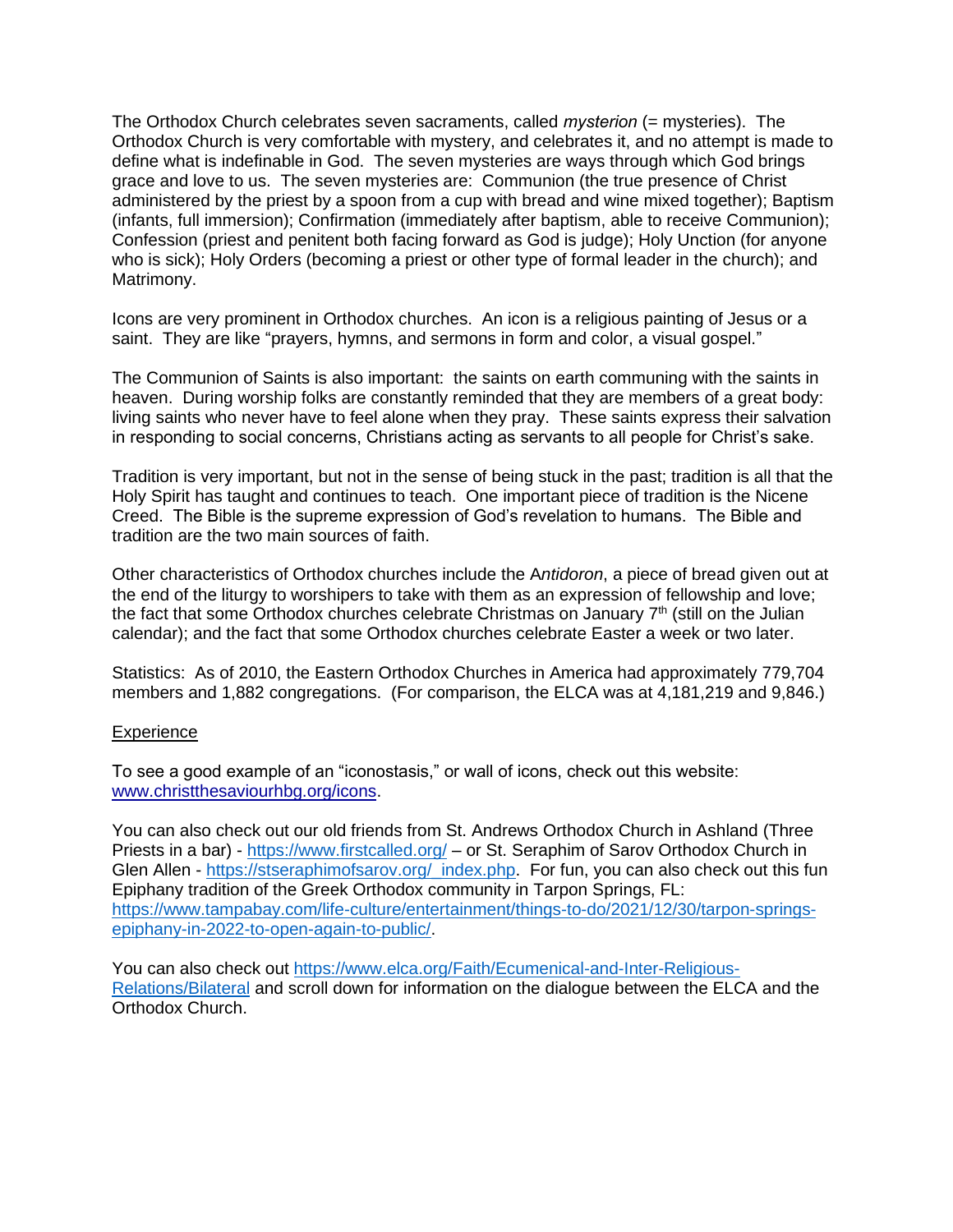## Comparison with the ELCA<sup>2</sup>:

| Eastern Orthodox Church                                                                                                                                                                                                                                          | <b>ELCA</b>                                                                                                                                |
|------------------------------------------------------------------------------------------------------------------------------------------------------------------------------------------------------------------------------------------------------------------|--------------------------------------------------------------------------------------------------------------------------------------------|
| 1. Accept the original Nicene Creed, which did<br>not include the "filioque" phrase (proceeds<br>from the Father and the Son). Orthodox<br>Christians believe that the Holy Spirit proceeds and the Son.<br>only from the Father and is sent through the<br>Son. | 1. Same, with the addition of the Western<br>filioque phrase. The Western church believes<br>that the Holy Spirit proceeds form the Father |
| 2. Accept the Bible and seven general                                                                                                                                                                                                                            | 2. Accept the Bible as authority, expressed in                                                                                             |
| councils as authority.                                                                                                                                                                                                                                           | creeds and confessions.                                                                                                                    |
| 3. Celebrate seven sacraments.                                                                                                                                                                                                                                   | 3. Celebrate two sacraments: Baptism and<br>Holy Communion.                                                                                |
| 4. Believe in "transubstantiation," that the                                                                                                                                                                                                                     | 4. Believe in "consubstantiation," that the                                                                                                |
| bread and wine in Communion are changed                                                                                                                                                                                                                          | communicant receives the body and blood of                                                                                                 |
| into the body and blood of Christ.                                                                                                                                                                                                                               | Christ with the bread and wine.                                                                                                            |
| 5. Highly liturgical with Eastern Rite. Usually                                                                                                                                                                                                                  | 5. Liturgical, following the tradition of the                                                                                              |
| in the language of the people but not always                                                                                                                                                                                                                     | Western Church. Language of the people is                                                                                                  |
| SO.                                                                                                                                                                                                                                                              | used.                                                                                                                                      |
| 6. Maintain apostolic succession in that priests 6. Understand apostolic succession as<br>must be ordained in an unbroken line back to<br>the apostles.                                                                                                          | continuity with the apostles' teaching.                                                                                                    |
| be married, but only if they already are before                                                                                                                                                                                                                  | 7. Priesthood is restricted to males. They can  7. Men and women may become pastors, and                                                   |
| they are ordained.                                                                                                                                                                                                                                               | are allowed to marry.                                                                                                                      |
| 8. An episcopal form of government with                                                                                                                                                                                                                          | 8. Interdependent congregational, regional,                                                                                                |
| bishops, priests, and deacons. Patriarchs and                                                                                                                                                                                                                    | national, and global expressions of the church                                                                                             |
| archbishops occupy the more important                                                                                                                                                                                                                            | are characterized by democratic decision                                                                                                   |
| bishoprics but are not more important in                                                                                                                                                                                                                         | making, strong ecumenical relationships,                                                                                                   |
| theory.                                                                                                                                                                                                                                                          | elected leadership, and an ordained ministry.                                                                                              |

What we Lutherans can learn… Among other things:

- 1. Lutherans are fairly comfortable with mystery we don't try to explain things of God that are simply beyond us. But I'm not sure we celebrate it. In a world that is sometimes uncertain, celebrating mystery can give us some breathing room.
- 2. The Orthodox emphasis on the Communion of Saints those living and those in heaven - is something we could learn to feature more. We talk about this too, but how often do we feel connected to the great communion of saints through time and space?
- 3. How could we engage all of our sense in worship?

 $2$  lbid.